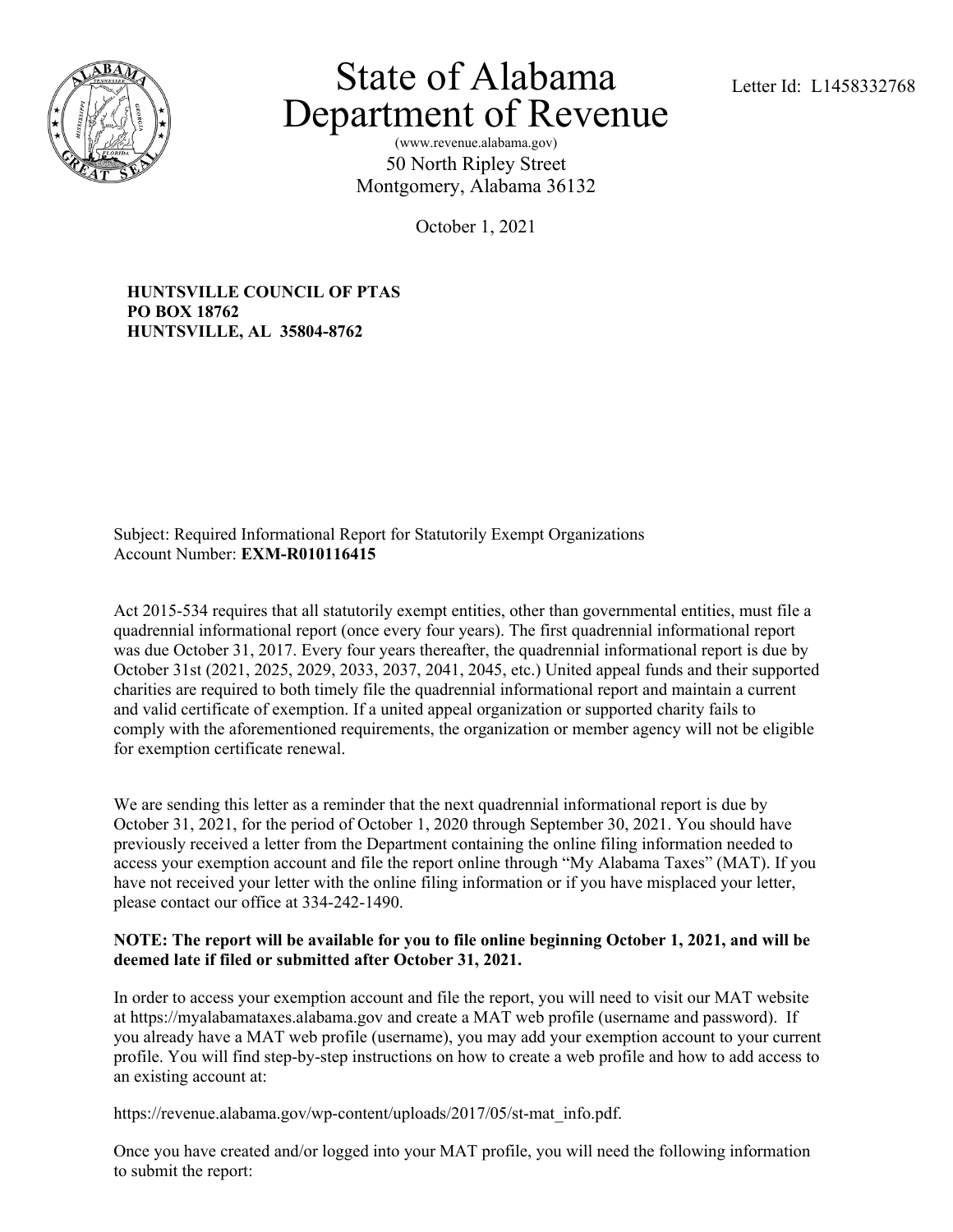| For Profit:                                                                                                                                                                                                                                                                      | Non-Profit:                                       | NTEE Code (or equivalent if for profit):       |                                |                                    |                                                   |
|----------------------------------------------------------------------------------------------------------------------------------------------------------------------------------------------------------------------------------------------------------------------------------|---------------------------------------------------|------------------------------------------------|--------------------------------|------------------------------------|---------------------------------------------------|
| Entities required to file Form 990 with IRS:                                                                                                                                                                                                                                     |                                                   |                                                |                                |                                    |                                                   |
| Revenue:                                                                                                                                                                                                                                                                         | 0.00<br>(Reported on line 12 of Form 990)         | Expenses:<br>(Reported on line 18 of Form 990) |                                |                                    |                                                   |
| Entities NOT required to file Form 990 with IRS:<br>(Figures should be calculated based on most recent accounting year.)                                                                                                                                                         |                                                   |                                                |                                |                                    |                                                   |
| <b>Gross Receipts:</b>                                                                                                                                                                                                                                                           | 0.00                                              | Expenditures:                                  | 0.00                           |                                    |                                                   |
| Instructions: a) Enter total amount of exempt purchases of tangible personal property which would otherwise be subject to Alabama sales<br>or use tax in Line 1 of Columns A, B, & C.<br>b) Enter total amount of exempt purchases of Alabama lodgings/accommodations in Line 4. |                                                   |                                                |                                |                                    |                                                   |
|                                                                                                                                                                                                                                                                                  | COLUMN A                                          | COLUMN B                                       | COLUMN C                       | COLUMN D                           |                                                   |
|                                                                                                                                                                                                                                                                                  | <b>TOTAL PURCHASES</b><br>0.00                    | AUTO PURCHASES(2%)<br>0.00                     | FARM / MFG MACH (1.5%)<br>0.00 | ITEMS AT GENERAL RATE (4%)<br>0.00 |                                                   |
|                                                                                                                                                                                                                                                                                  |                                                   | 0.00                                           | 0.00                           | 0.00                               |                                                   |
| 2 Gross Amount<br>(Line 1 X rate shown at heading of Columns B, C, and D)                                                                                                                                                                                                        |                                                   |                                                |                                |                                    |                                                   |
| 0.00<br>3 ESTIMATED SALES AND USE TAX SAVINGS.<br>(Total of Line 2 of Columns B, C, and D)                                                                                                                                                                                       |                                                   |                                                |                                |                                    |                                                   |
| 4 Total amount of exempt purchases of Alabama lodgings/accommodations                                                                                                                                                                                                            |                                                   |                                                |                                | 0.00                               |                                                   |
| 5 ESTIMATED LODGINGS TAX SAVINGS (Line 4 X 4%)                                                                                                                                                                                                                                   |                                                   |                                                |                                | 0.00                               |                                                   |
|                                                                                                                                                                                                                                                                                  |                                                   |                                                |                                | 0.00                               |                                                   |
|                                                                                                                                                                                                                                                                                  |                                                   |                                                |                                |                                    |                                                   |
|                                                                                                                                                                                                                                                                                  |                                                   |                                                |                                | <b>Submit</b>                      | <b>Save and Exit</b><br>Cancel<br>Save            |
|                                                                                                                                                                                                                                                                                  | Copyright © 2017<br>Alabama Department of Revenue |                                                |                                |                                    | Mobile Version   Help   Contact Us   Terms of Use |

- For Entities Required to File Form 990 with IRS:
	- Revenue and Expenses (Provide Revenue reported on Line 12, and Expenses reported on Line 18 of the **most recent Form 990** filed with the IRS.)
- For Entities NOT required to File Form 990:
	- Gross Receipts & Expenditures (Figures should be calculated based on the entity's **most recent accounting year.**)
- Required for ALL Entities:
	- **Total Purchases** made from **October 1, 2020** through **September 30, 2021**. Total Purchases should be listed in Column A of Line 1 and should include all purchases made during the period regardless of the tax rate.
	- **Auto Purchases** made from **October 1, 2020** through **September 30, 2021**. Purchases made at the Automotive tax rate (2%) should be listed in Column B of Line 1. (If no purchases qualified for the Automotive tax rate, enter "**0**" into Column B of Line 1).
	- **Farm/Manufacturing Machinery Purchases** made from **October 1, 2020** through **September 30, 2021**. Purchases made at the Farm/Manufacturing Machinery tax rate (1.5%) should be listed in Column C of Line 1. (If no purchases qualified for the Farm/Manufacturing Machinery tax rate, enter "**0**" into Column C of Line 1.)